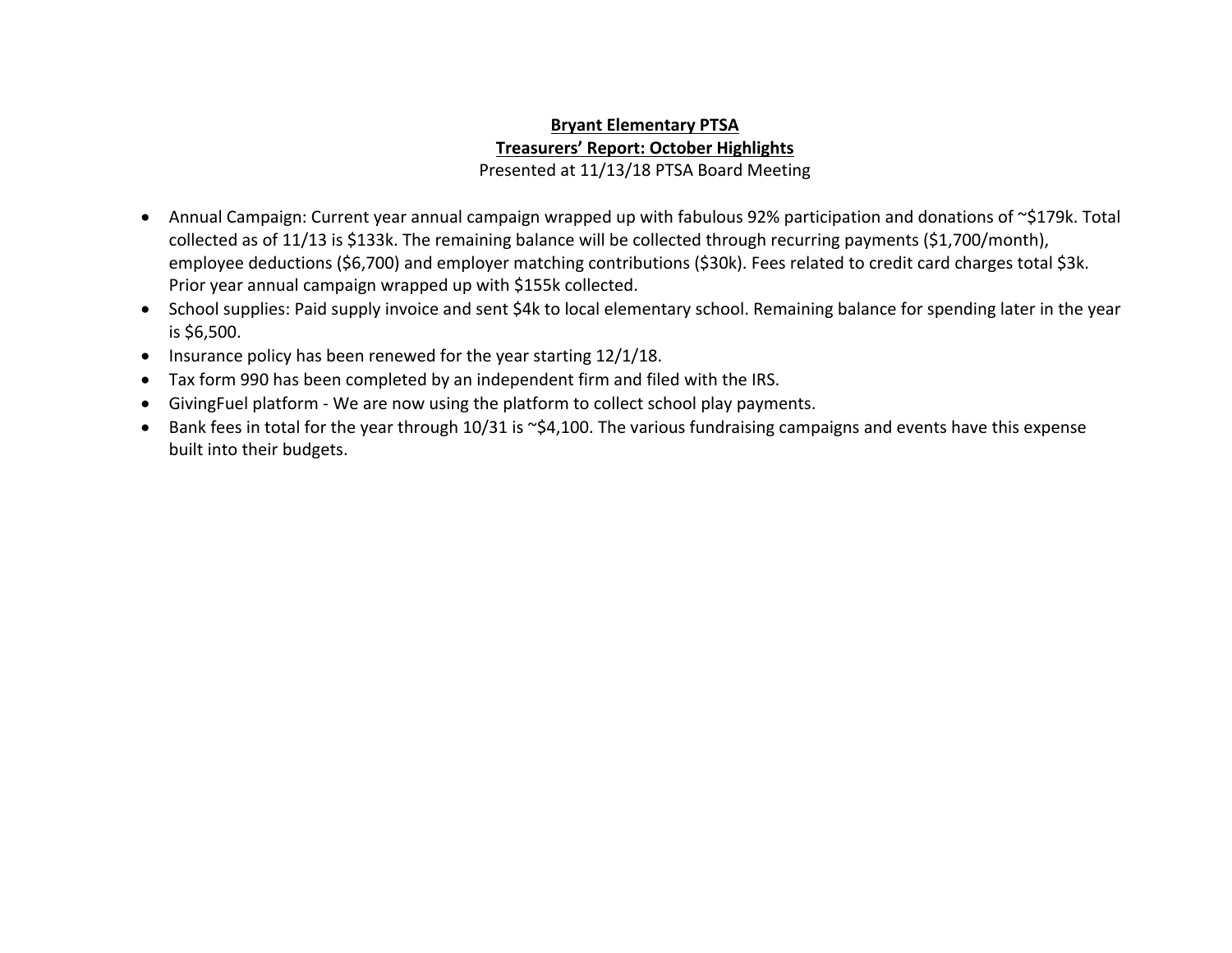## *Bryant Elementary PTSA Cash Schedule*

## As of 10/31/18

| Bank balances:                                  |               |
|-------------------------------------------------|---------------|
| <b>Bank of America Checking</b>                 | \$<br>267,571 |
| <b>Bank of America Savings</b>                  | 12,127        |
| <b>Bank of America Sweep</b>                    | 123,829       |
| Home Street (6/30/18)                           | 78,639        |
| <b>Total Cash in Bank</b>                       | \$<br>482,165 |
| Difference due to timing of uncleared items     | (10, 689)     |
| Per Quickbooks                                  | \$<br>471,477 |
| Breakout of balances:                           |               |
| 2018-2019 Estimated expenses remaining          | \$<br>228,640 |
| (2018-2019 Cash still expected to receive)      | (85, 178)     |
| 2019-2020 Annual Campaign (Next year)           | 122,760       |
| Budget Reserve (1/3 of \$250k annual budget)    | 82,500        |
| Reserve held for clubs & PTSA Dues pass through | 80,380        |
| Surplus                                         | 42,375        |
|                                                 | \$<br>471,477 |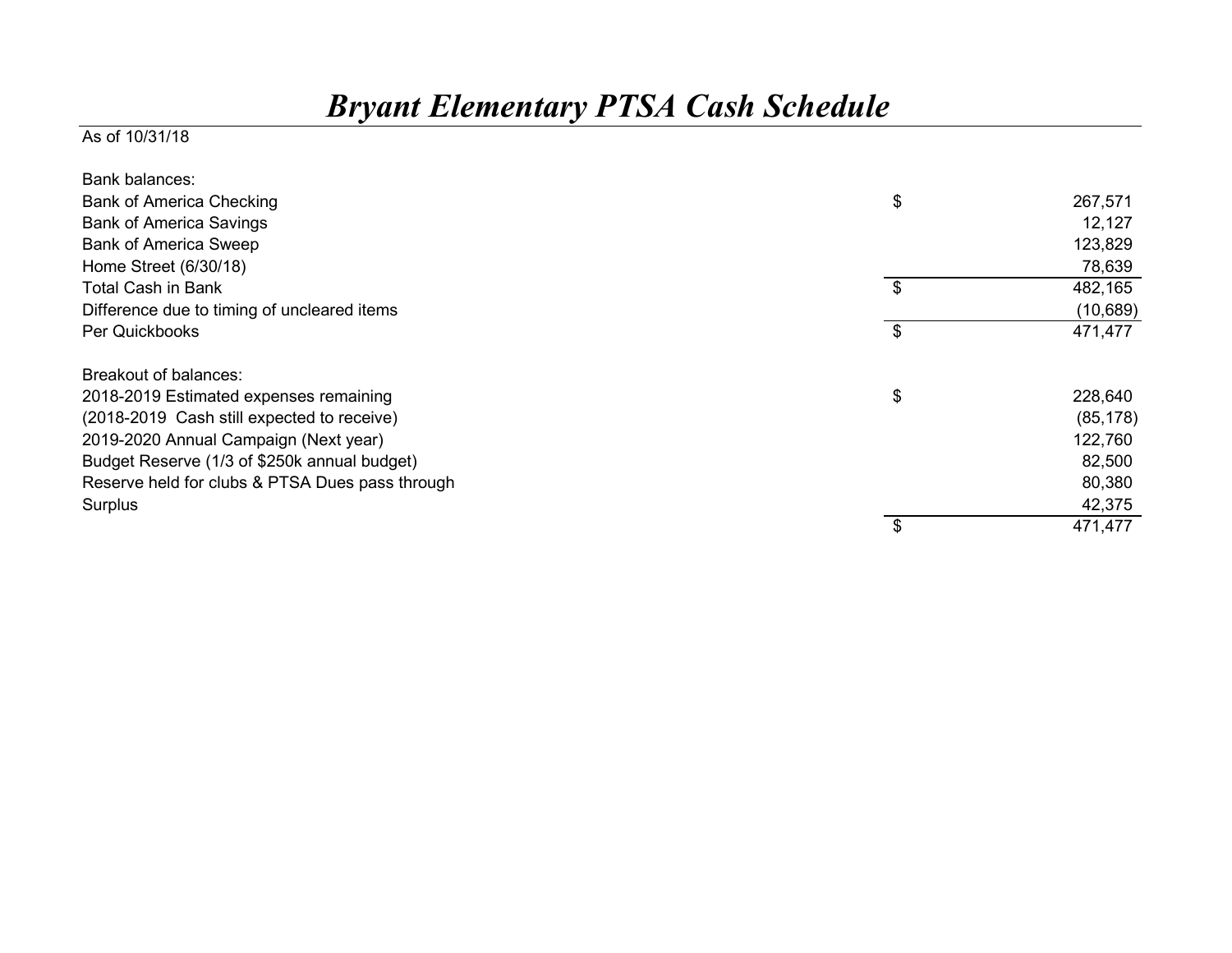| <b>Bryant Elementary PTSA</b>                                              | 18/19 Budget             | 18/19 Actual (As<br>of 10/31/18) |               | 17/18 Actual      | Notes 18/19 Budget                                                                                            |
|----------------------------------------------------------------------------|--------------------------|----------------------------------|---------------|-------------------|---------------------------------------------------------------------------------------------------------------|
| <b>Sources of Cash</b>                                                     |                          |                                  |               |                   |                                                                                                               |
| Direct Donations (Pledge Drive) (Net) \$<br><b>Bryant Blast(net)</b>       | 155,460 \$<br>12,000     | 155,460                          | \$            | 161,063<br>13,622 | Represents annual campaign from 17/18 school year                                                             |
| Auction                                                                    | 20,000                   | (17)                             |               | 32,954            |                                                                                                               |
| Instrumental Music Donations (restricted)                                  | 10,000                   |                                  |               | 7,900             | Increased per student donation to \$125 and included a discount for uncollectible donations                   |
| Scrip/Amazon/PCC (net)                                                     | 2,500                    | 388                              |               | 2,589             |                                                                                                               |
| Income from school activities (net)                                        | $\overline{\phantom{a}}$ | 5,769                            |               | 2,344             | Spirit wear                                                                                                   |
| Interest                                                                   | 150                      | 10                               |               | 194               |                                                                                                               |
| Other Income (non-Scrip rebates, CFD and other donations)                  | 1,800                    | 178                              |               | 1,460             |                                                                                                               |
| <b>School Supplies</b>                                                     |                          | 6,509                            |               |                   | \$4,000 donated in October. Credit Card Processing Fees \$430.                                                |
| Carry over funds from previous year                                        | 48,415                   | (3, 150)                         |               | 64,479            | Adjusted to cover 17/18 costs paid in FY2018                                                                  |
| <b>Sources of Cash</b>                                                     | \$<br>250,325 \$         | 165,147                          | \$            | 286,605           |                                                                                                               |
|                                                                            |                          |                                  |               |                   |                                                                                                               |
| <b>Uses of Cash</b><br><b>Arts and Culture</b>                             |                          |                                  |               |                   |                                                                                                               |
|                                                                            |                          |                                  |               |                   |                                                                                                               |
| Art Enrichment - Classroom (Visual Arts, Ceramics, Drama, Art Supplies) \$ | 17.000 \$                |                                  | \$            | 19,991            |                                                                                                               |
| Art Night                                                                  | 500                      |                                  |               | 386               |                                                                                                               |
| Winterfest                                                                 | 50                       |                                  |               |                   |                                                                                                               |
| Book It                                                                    | 725                      |                                  |               | 607               |                                                                                                               |
| Art Docent Supplies                                                        | 1.175                    |                                  |               | 687               |                                                                                                               |
| Reflections Art Exhibit                                                    | 150                      |                                  |               |                   |                                                                                                               |
| <b>Music Supplies</b>                                                      | 400                      |                                  |               |                   |                                                                                                               |
|                                                                            | $20,000$ \$<br>Я         |                                  | ß.            | 21.671            |                                                                                                               |
|                                                                            |                          |                                  |               |                   |                                                                                                               |
| <b>Teacher Support</b><br>Classroom Supplies \$                            | $6,340$ \$               | 6,340                            | \$            | 5.970             |                                                                                                               |
| Field trips, classroom materials & support                                 | 14,482                   | 755                              |               | 9,124             | 24 FTE + 3.5 PCP + 4.2 FTE (SPED, Library, Tech Lab, Reading Specialist)<br>\$26 /student for estimate of 557 |
| PCP Sub- time to support teacher assessment of students                    | 1,575                    |                                  |               |                   | 3.5 PCP x 2 days each.                                                                                        |
| Sub- time to support teacher assessment of students                        | 10,800                   |                                  |               | 14,950            | Sub-time support is 2.0 days for 24 FTE at \$225/day                                                          |
| Assemblies                                                                 | 350                      |                                  |               | 90                |                                                                                                               |
|                                                                            | $33,547$ \$<br>¢         | 7.095                            | -S            | 30.134            |                                                                                                               |
|                                                                            |                          |                                  |               |                   |                                                                                                               |
| <b>Tutoring and Academic Support</b>                                       |                          |                                  |               |                   |                                                                                                               |
| Community Volunteer Coordinator \$                                         | 13,357 \$                |                                  | \$            | 13,357            | 19 hrs*\$19/hour*37weeks, SPS contract                                                                        |
| Community Volunteer Personal Service Contract                              | 3,840                    |                                  |               | 3,840             | Extra hours after contract is maxed out, 240 hours at \$16/hr                                                 |
| Instructional Support (Reading Specialist)                                 | 42,993                   |                                  |               | 38,281            | SPS Contract, .4 FTE, Letter of Intent signed                                                                 |
| Tutoring/Academic Support                                                  | 20,000                   |                                  |               | 17,496            | Per Amy Shanafelt 18/19: 19 hrs and 17 hrs per week, 37 weeks at \$17.04/hr (17/18: 1,425 hours at \$15/hr)   |
| Classroom Software                                                         | 5,000                    | 3,158                            |               | 4.646             | Learning A-Z (incl Raz Kids) and Splash Math                                                                  |
|                                                                            | 85,190 \$<br>\$          | 3,158                            | $\mathbf{\$}$ | 77,620            |                                                                                                               |
|                                                                            |                          |                                  |               |                   |                                                                                                               |
| Technology                                                                 | 21,681 \$                |                                  | \$            | 19,607            |                                                                                                               |
| Lab tech manager $$$                                                       | 400                      |                                  |               | 519               | SPS Contract, .35 FTE, Letter of Intent signed                                                                |
| Other tech equip/services                                                  | $22,081$ \$              |                                  | ß.            | 20,126            |                                                                                                               |
|                                                                            |                          |                                  |               |                   |                                                                                                               |
| <b>Music Programs</b>                                                      |                          |                                  |               |                   |                                                                                                               |
| Instrumental Music instruction (r.f.) $\$$                                 | 17,593 \$                |                                  | \$            | 15,646            | SPS Contract, .2 FTE, Letter of Intent signed                                                                 |
| Instrument Maintenance                                                     | 200                      |                                  | \$            | 1,315             |                                                                                                               |
| Recorder Program (LinkUp)                                                  | 2,100                    |                                  |               | 402               | \$10 per student, 3rd and 4th together 210 students, we also have ~\$400 carryover from current year          |
|                                                                            | 19,893 \$<br>£.          |                                  | \$.           | 17.363            |                                                                                                               |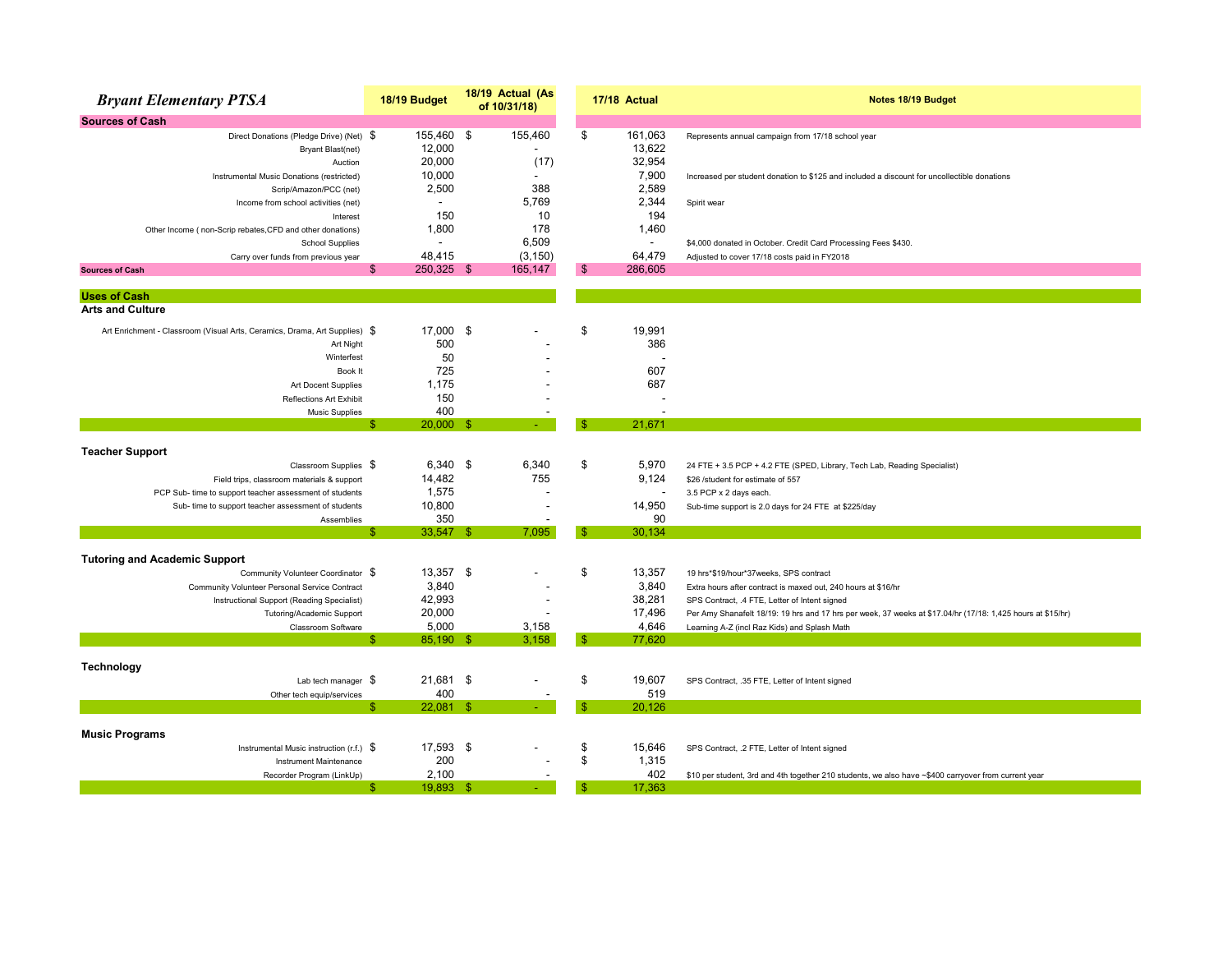| <b>Bryant Elementary PTSA</b>                     | 18/19 Budget             | 18/19 Actual (As<br>of 10/31/18) |     | 17/18 Actual             | Notes 18/19 Budget                                              |
|---------------------------------------------------|--------------------------|----------------------------------|-----|--------------------------|-----------------------------------------------------------------|
| Library                                           |                          |                                  |     |                          |                                                                 |
| Library Materials \$                              | $3,400$ \$               | 1,426                            | \$  | 3,475                    |                                                                 |
| Encyclopedia Britannica                           |                          |                                  |     | 655                      | Covered by SPS FY18/19                                          |
| Summer Reading Program                            | 100                      |                                  |     | 104                      |                                                                 |
| Writers Celebration                               | 200                      |                                  |     | 182                      |                                                                 |
| Writers BBQ                                       | 150                      |                                  |     | 189                      |                                                                 |
| Global Reading Challenge                          | 175                      |                                  |     | 56                       |                                                                 |
|                                                   | $4,025$ \$<br>ß.         | 1,426                            | -S  | 4,661                    |                                                                 |
| <b>Science and Math</b>                           |                          |                                  |     |                          |                                                                 |
| Science Fair Coordination \$                      | $1,500$ \$               |                                  | \$  | 1,500                    | Coodinator \$1k, Ann Marie \$500. Confirmed.                    |
| Science Fair Background Checks                    | 300                      |                                  |     | 100                      |                                                                 |
| Science Fair Supplies                             | 600                      |                                  |     | 540                      |                                                                 |
| 4th grade math club                               | $\overline{\phantom{a}}$ |                                  |     |                          |                                                                 |
| Salmon in Schools Friends of the Fishery Donation | 100                      |                                  |     |                          |                                                                 |
| Garden Shed                                       | 2,500                    |                                  |     | $\overline{\phantom{a}}$ | Approved spending in 17/18, purchase likely to happen in 18/19. |
| Learning Landscapes/Garden Buddies                | 400                      |                                  |     | 80                       |                                                                 |
| 5th grade Enviromental Camp                       | 7,000                    | 7,000                            |     | 7,000                    |                                                                 |
|                                                   | $12,400$ \$<br>\$.       | 7,000                            | -96 | 9,220                    |                                                                 |
|                                                   |                          |                                  |     |                          |                                                                 |
| <b>Healthy Bodies</b>                             |                          |                                  |     |                          |                                                                 |
| Physical Education Supplies \$                    | 500 \$                   |                                  | \$  | 524                      |                                                                 |
| Patrol Equipment & Recognition                    | 150                      |                                  |     | 93                       |                                                                 |
| Recess Playground Supervision                     | 22,790                   |                                  |     | 18,218                   | 32.5 hrs/week at \$17.04/hr. Added 4 hrs/wk at Sept mtg         |
| CPR training                                      | 400                      |                                  |     | 800                      |                                                                 |
| <b>Emergency Preparedness</b>                     | 500                      |                                  |     | $\overline{\phantom{a}}$ |                                                                 |
| Field Day                                         | 300                      |                                  |     | 398                      |                                                                 |
| Nursing/OTPT/SLP                                  | 150                      |                                  |     | 21                       |                                                                 |
|                                                   | 24,790 \$<br>S           |                                  | S.  | 20,054                   |                                                                 |
| <b>World and Community</b>                        |                          |                                  |     |                          |                                                                 |
| Family Aid Support \$                             | $3,000$ \$               |                                  | \$  | 2,985                    |                                                                 |
| Grade Level Community Building Grants             | 3,000                    |                                  |     | 2,361                    |                                                                 |
| Social Engagement                                 | 1,000                    |                                  |     | $\overline{\phantom{a}}$ |                                                                 |
| Legislative Advocacy                              | 500                      |                                  |     | 93                       |                                                                 |
| <b>Bryant Forums</b>                              | 1,500                    | $\overline{\phantom{a}}$         |     | 1,475                    |                                                                 |
| Movie Licence                                     | 393                      | 393                              |     | $\overline{\phantom{a}}$ |                                                                 |
| Laser Pizza for Bryant Forums                     |                          | $\overline{\phantom{a}}$         |     | $\overline{\phantom{a}}$ |                                                                 |
|                                                   | $9,393$ \$<br>ß.         | 393                              | £.  | 6,914                    |                                                                 |
|                                                   |                          |                                  |     |                          |                                                                 |
|                                                   |                          |                                  |     |                          |                                                                 |
| Volunteerism                                      |                          |                                  |     |                          |                                                                 |
| Volunteer Recognition \$                          | 350 $$$                  |                                  | \$  | 400                      |                                                                 |
| Departing Teacher/Staff Recognition               | 150                      |                                  |     | 144                      |                                                                 |
|                                                   | $500$ \$<br>Æ            |                                  |     | 544                      |                                                                 |
|                                                   |                          |                                  |     |                          |                                                                 |
| <b>Information and Communication</b>              |                          |                                  |     |                          |                                                                 |
| Constant Contact Subscription \$                  | 450 \$                   |                                  | \$  |                          |                                                                 |
| School Phone Book                                 | 350                      |                                  |     |                          |                                                                 |
|                                                   | 800 \$<br>S              |                                  | £.  |                          |                                                                 |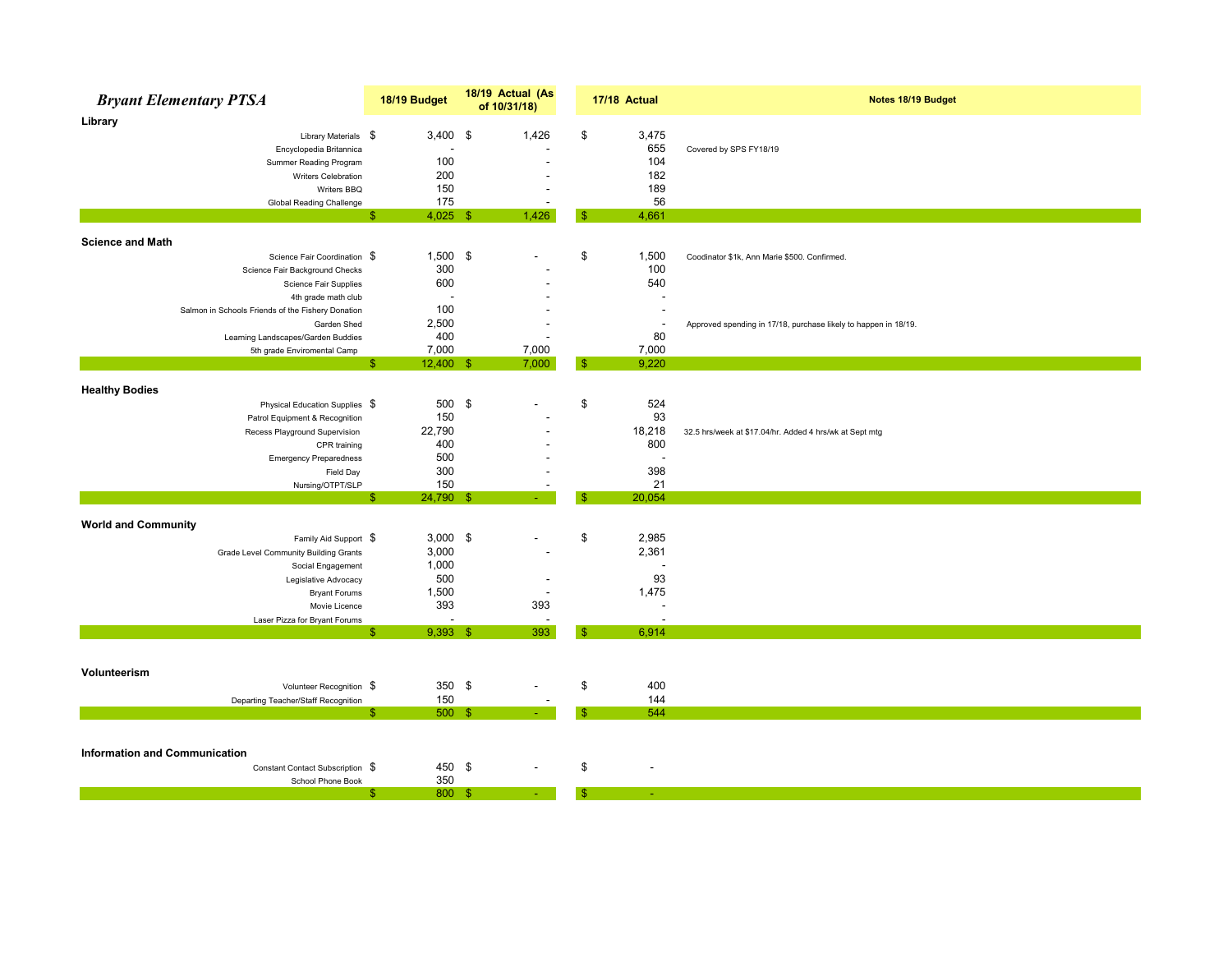| <b>Bryant Elementary PTSA</b>      | 18/19 Budget                | 18/19 Actual (As<br>of 10/31/18) | 17/18 Actual                   | Notes 18/19 Budget                                                          |
|------------------------------------|-----------------------------|----------------------------------|--------------------------------|-----------------------------------------------------------------------------|
| <b>PTSA Business Expenses</b>      |                             |                                  |                                |                                                                             |
| Licenses & Registrations $$$       | 700                         | \$<br>65                         | \$<br>472                      |                                                                             |
| Insurance                          | 1,140                       | 1,160                            | 1,140                          |                                                                             |
| Office Supplies/Po Box             | 200                         | 74                               | 172                            |                                                                             |
| Software /QB/Website               | 500                         |                                  | 473                            |                                                                             |
| Bank Fees/NSF Charges/Credit card  | 800                         | 12                               | 401                            | Include credit card fees in the total fundraising amount for each activity. |
| Postage                            | 50                          |                                  | 166                            |                                                                             |
| Accounting services (tax return)   | 800                         | 875                              | 780                            |                                                                             |
| <b>Check Supply</b>                | 50                          |                                  | 33                             |                                                                             |
| Credit card software               | 708                         |                                  | 1,198                          | GivingFuel \$59/month, reimburse Sara F                                     |
|                                    | $4,948$ \$<br>\$            | 2,186                            | $\mathbf{\$}$<br>4,835         |                                                                             |
| Fin. Support & Discretionary Funds |                             |                                  |                                |                                                                             |
| PTSA Discretionary Fund \$         | $250$ \$                    | $\overline{\phantom{a}}$         | \$<br>$\overline{\phantom{a}}$ |                                                                             |
| PTSA staff appreciation            | 500                         | 427                              | 323                            |                                                                             |
| Supplies for Bryant (paper)        |                             |                                  | 1,494                          |                                                                             |
| Unallocated                        | 12,008                      |                                  | ٠                              |                                                                             |
|                                    | $\mathbf{F}$<br>$12,758$ \$ | 427                              | $\mathbf{\$}$<br>1,817         |                                                                             |
|                                    |                             |                                  |                                |                                                                             |
| TOTAL BUDGETED EXPENSE \$          | 250,325 \$                  | 21,685                           | \$<br>214,960                  |                                                                             |
|                                    |                             |                                  |                                |                                                                             |
| Income \$                          | 250,325 \$                  | 165,147                          | 286,605                        |                                                                             |
| Expenses \$                        | 250,325 \$                  | 21,685                           | 214,960                        |                                                                             |
| Net \$                             | $\overline{\phantom{a}}$    | 143,462<br>\$                    | \$<br>71,645                   |                                                                             |

## **Net Activity for Self-Supporting Programs and Restricted Funds**

|                                                 | <b>Current Yr Activity</b> | <b>Fund Balance</b> |
|-------------------------------------------------|----------------------------|---------------------|
| Fall 2018 Annual Campaign                       | 122,760<br>\$              | \$<br>122,760       |
| 2019 5th grade (less \$7,000 sponsored by PTSA) | (23, 763)                  | 6,421               |
| 2020 5th Grade                                  | 2,791                      | 2,791               |
| 2021 5th Grade                                  |                            | 430                 |
| 2022 5th Grade                                  |                            | 115                 |
| PTSA Membership Payments                        | 707                        | 707                 |
| Chess Club                                      | 13,033                     | 22,253              |
| Choir                                           |                            | 1,296               |
| Computer Replacement Fund                       |                            | 824                 |
| Cyber Kids                                      |                            | 1,923               |
| Drama/School Play                               |                            | 25,700              |
| <b>Families in Need</b>                         | (2,766)                    | 1,007               |
| <b>Graphic Novels Club</b>                      | 1,848                      | 2,688               |
| Handbell                                        |                            | 2,196               |
| HIP                                             |                            | 409                 |
| Library Author Visit Fund                       |                            | 8,621               |
| Library Materials Replacement                   |                            | 84                  |
| Math Club                                       |                            | 80                  |
| Music LinkUp                                    |                            | 405                 |
| <b>Playground Renovation</b>                    |                            | 1,027               |
| <b>Running Club</b>                             | (58)                       | 618                 |
| Social Committee                                |                            | 176                 |
| Walk to School                                  | (279)                      | 611                 |
|                                                 |                            |                     |

**SET ASIDE FOR (USE FROM) PTSA REQUIRED BUDGET RESERVE** \$  $-$  \$  $-$  \$  $-$  \$ 22,000<br>Difference \$ 0 \$ 143,462 \$ 49,645

 $Difference  $$$$